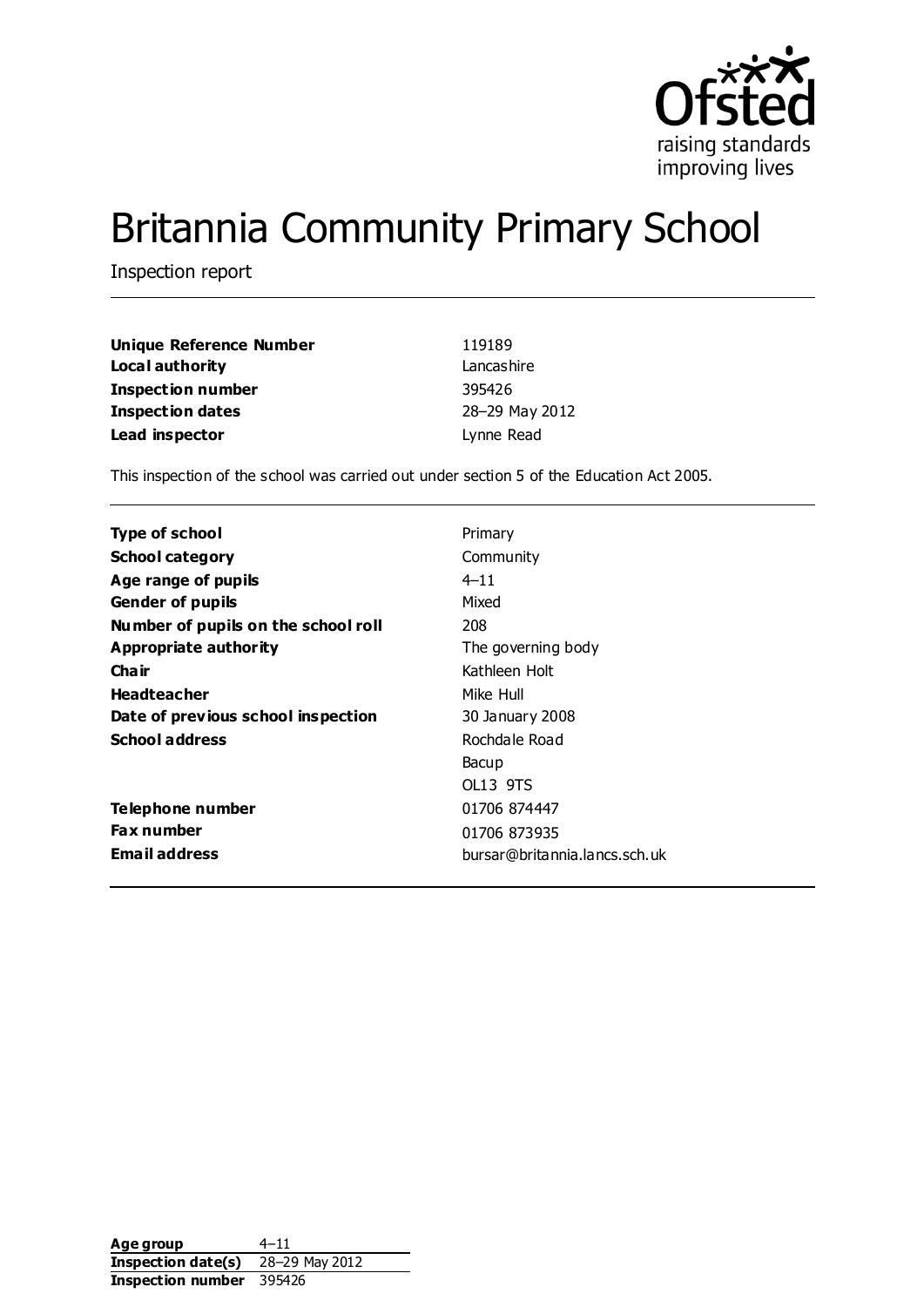

You can use Parent View to give Ofsted your opinion on your child's school. Ofsted will use the information parents and carers provide when deciding which schools to inspect and when.

You can also use Parent View to find out what other parents and carers think about schools in England. You can visit [www.parentview.ofsted.gov.uk,](file:///C:/Users/rcowley/rcowley/AppData/Local/Microsoft/Windows/Temporary%20Internet%20Files/Low/Content.IE5/CSSWXC28/www.parentview.ofsted.gov.uk) or look for the link on the main Ofsted website: [www.ofsted.gov.uk](file:///C:/Users/rcowley/rcowley/AppData/Local/Microsoft/Windows/Temporary%20Internet%20Files/Low/Content.IE5/CSSWXC28/www.ofsted.gov.uk)

The Office for Standards in Education, Children's Services and Skills (Ofsted) regulates and inspects to achieve excellence in the care of children and young people, and in education and skills for learners of all ages. It regulates and inspects childcare and children's social care, and inspects the Children and Family Court Advisory Support Service (Cafcass), schools, colleges, initial teacher training, work-based learning and skills training, adult and community learning, and education and training in prisons and other secure establishments. It assesses council children's services, and inspects ser vices for looked after children, safeguarding and child protection.

Further copies of this report are obtainable from the school. Under the Education Act 2005, the school must provide a copy of this report free of charge to certain categories of people. A charge not exceeding the full cost of reproduction may be made for any other copies supplied.

If you would like a copy of this document in a different format, such as large print or Braille, please telephone 0300 123 4234, or email [enquiries@ofsted.gov.uk](mailto:enquiries@ofsted.gov.uk)

You may copy all or parts of this document for non-commercial purposes, as long as you give details of the source and date of publication and do not alter the information in any way.

To receive regular email alerts about new publications, including survey reports and school inspection reports, please visit our website and go to 'Subscribe'.

Piccadilly Gate Store Street Manchester M1 2WD

T: 0300 123 4234 Textphone: 0161 618 8524 [enquiries@ofsted.gov.uk](mailto:enquiries@ofsted.gov.uk) [www.ofsted.gov.uk](http://www.ofsted.gov.uk/)



© Crown copyright 2012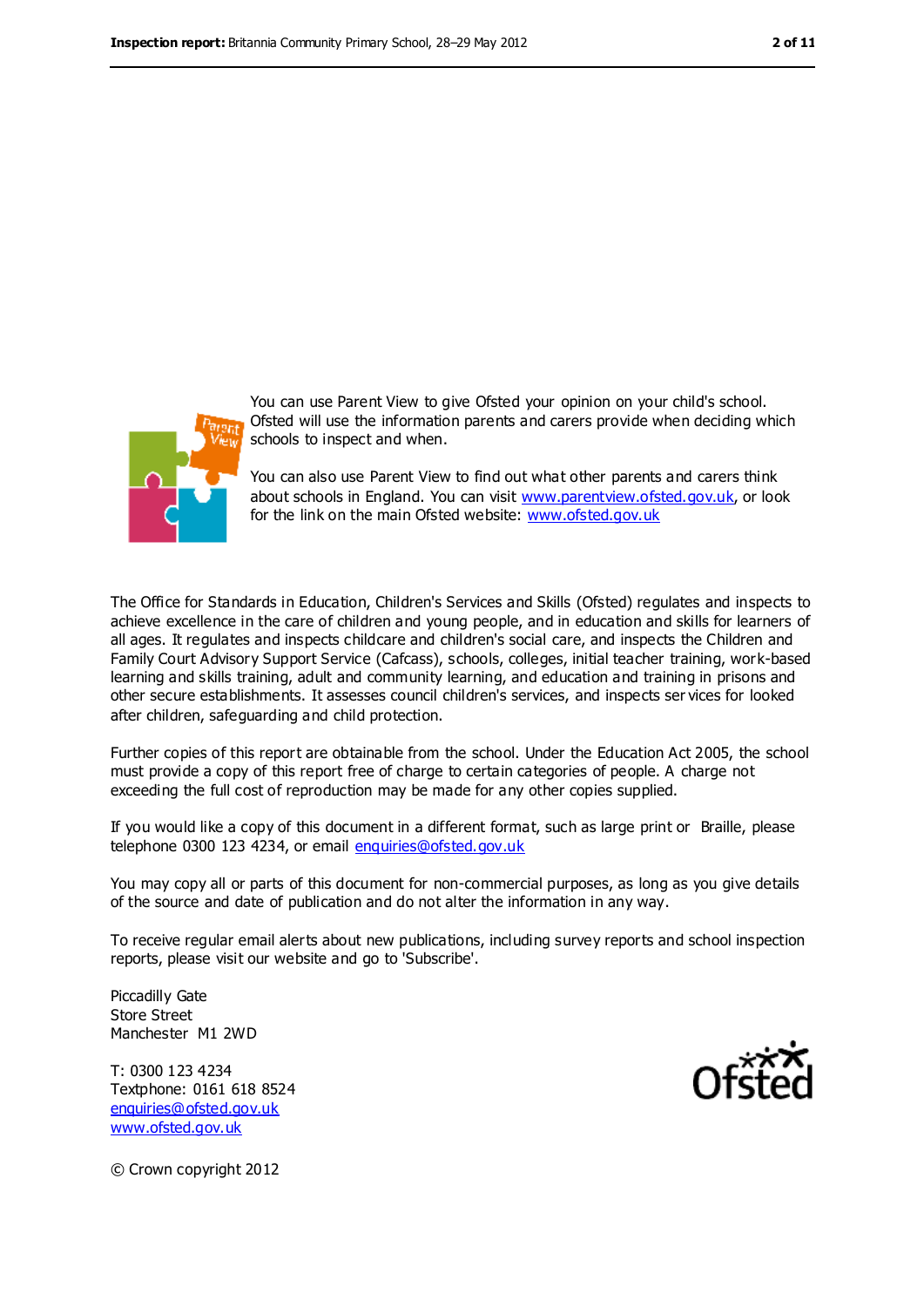# **Introduction**

Inspection team

Lynne Read Clare Daniel Additional inspector Additional inspector

This inspection was carried out with two days' notice. Inspectors observed teaching and learning in 13 lessons taught by seven teachers. Meetings were held with groups of pupils, members of the governing body, a group of parents and carers, a representative from the local authority, middle managers and staff. Inspectors observed the school's work and looked at a range of evidence, including the school's documents for self-evaluation and safeguarding. They also studied standards in reading, pupils' workbooks and the tracking system used to monitor pupils' progress. Inspectors considered the 132 questionnaires completed by parents and carers, as well as those from pupils and staff.

## **Information about the school**

The school is similar in size to most primary schools. The majority of pupils is from White British backgrounds; a small number has minority ethnic heritage. A lower than average number of pupils is supported at school action plus or has a statement of special educational needs. The proportion of pupils known to be eligible for free school meals is below average. The school holds the Sportsmark award and has Healthy Schools status. The school meets the current floor standard which sets the minimum standards expected by the government for attainment and progress.

Before- and after-school clubs are provided on the premises. This aspect of care is run by a private provider and is subject to a separate inspection. The report for this facility can be found on the Ofsted website.

There have been significant changes to senior and middle leadership at the school. Both the headteacher and deputy headteacher have been at the school for less than a year.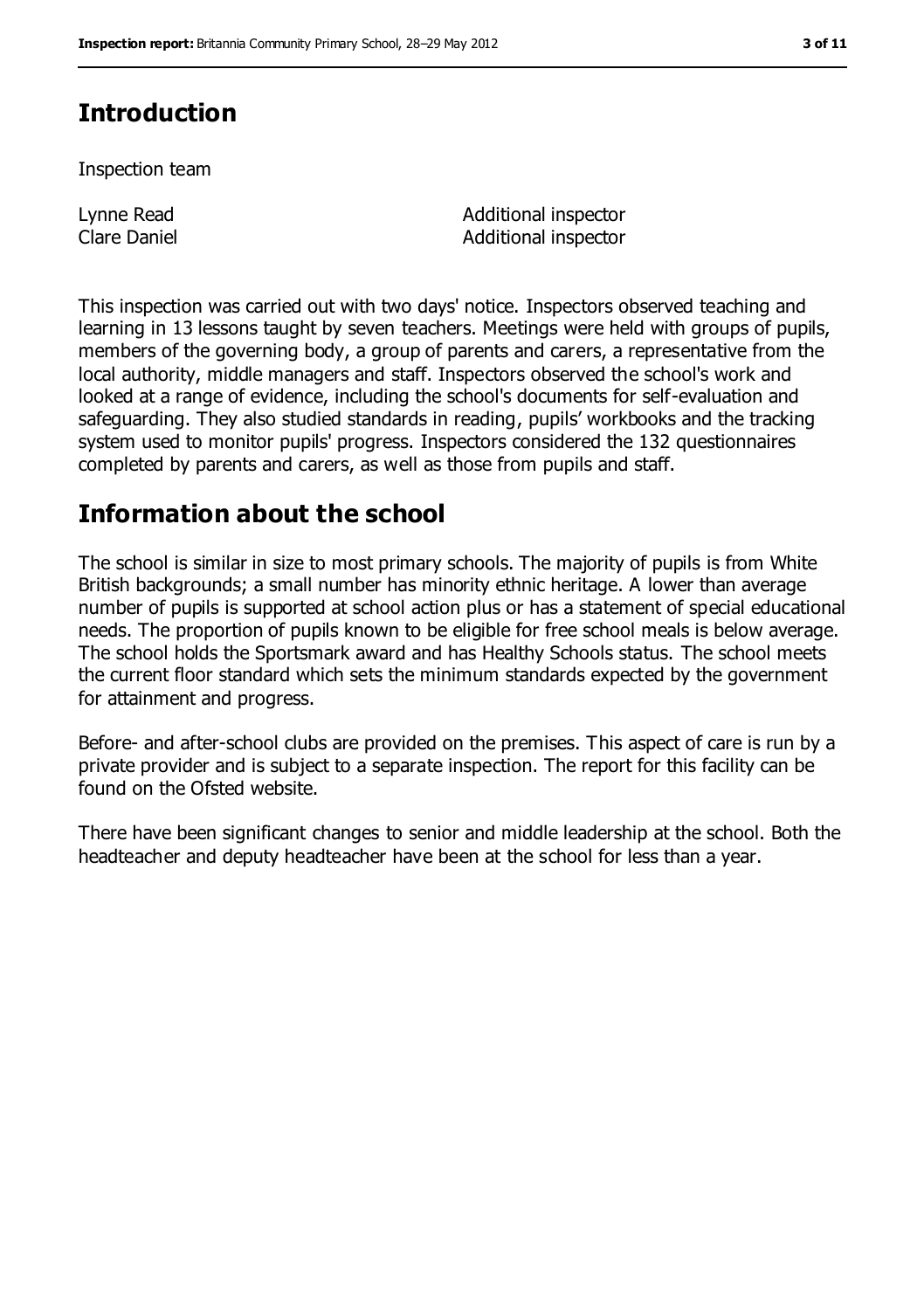**Inspection grades: 1 is outstanding, 2 is good, 3 is satisfactory and 4 is inadequat e** Please turn to the glossary for a description of the grades and inspection terms

# **Inspection judgements**

| <b>Overall Effectiveness</b> |  |
|------------------------------|--|
|------------------------------|--|

| <b>Achievement of pupils</b>          |  |
|---------------------------------------|--|
| <b>Quality of teaching</b>            |  |
| <b>Behaviour and safety of pupils</b> |  |
| <b>Leadership and management</b>      |  |

## **Key Findings**

- This a good school. Pupils achieve well and the school successfully fulfils its aims in providing a welcoming environment where pupils and adults treat each other with care and respect. The school is not yet outstanding because there are inconsistencies in the quality of teaching and in pupils' progress between subject areas and age groups.
- In the Early Years Foundation Stage, children make good progress overall, but in early reading and writing, learning is slower. By the end of Year 2, the proportion of pupils attaining the expected level is above average, but fewer pupils attain the higher level, especially in reading. A programme for teaching phonics (the sounds that letters make) is in place, but organisation and practice are inconsistent between the classes. In addition, some pupils are taught in large, mixed-ability groups and work is not always tailored to their needs. Progress in Key Stage 2 is good and attainment is above average by Year 6. Progress in mathematics has improved this year.
- Teaching is good overall with some outstanding practice. Pupils' targets for improvement are used effectively in some classes, and by some groups of pupils, but not all. The quality of teachers' marking is variable and generally better when commenting on pupils' writing than in mathematics. Planning for pupils to apply and practise their skills and knowledge through cross-curricular work is at an early stage of development.
- Behaviour and safety and the promotion of pupils' spiritual, moral, social and cultural development are good. These factors make a significant contribution to the calm, productive atmosphere in school. Attendance is above average.
- The headteacher and staff have high expectations and are ambitious for their pupils. The leadership of teaching and the management of performance are good. Senior staff know the school's strengths and weaknesses well and are driving improvement energetically. However, middle and subject leaders do not monitor teaching rigorously enough to ensure consistency.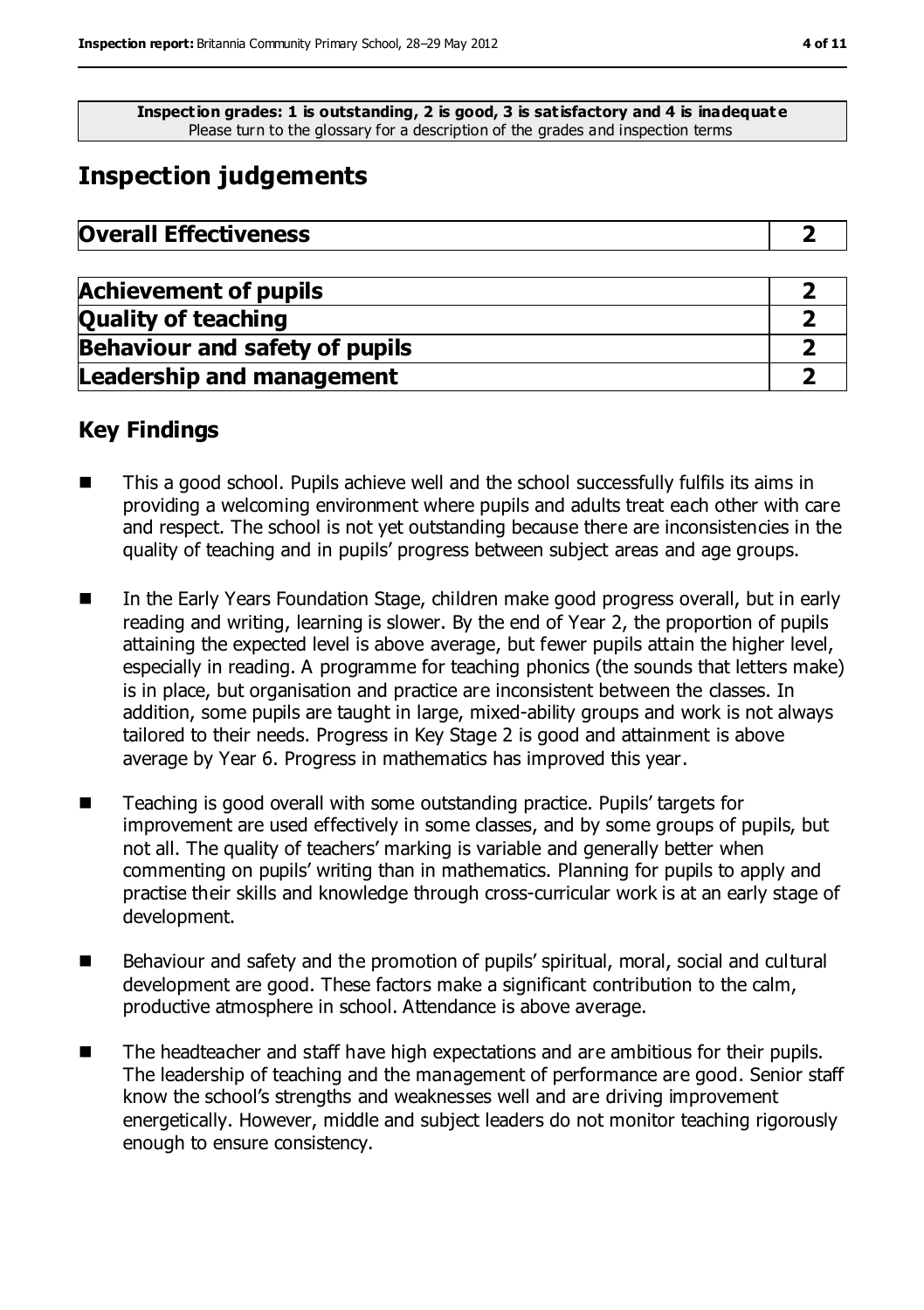## **What does the school need to do to improve further?**

- Improve teaching and learning further by:
	- developing a systematic programme for teaching phonics across the Early Years Foundation Stage and Key Stage 1
	- providing smaller, focused groups for work on phonics
	- ensuring that pupils' targets for learning are always used to best advantage so that pupils are constantly reminded about how they can improve their work
	- ensuring that teachers' marking is consistently of the best standard and provides useful advice for pupils, especially in mathematics
	- developing links between subjects so pupils have increased opportunities to consolidate the new skills and knowledge they are learning.
- Develop the role of the subject and middle leaders to provide more rigorous monitoring of teaching and ensure consistency of approach.

## **Main Report**

#### **Achievement of pupils**

The very large majority of parents and carers who returned the questionnaire agreed that their children are making good progress and that the school meets their children's needs. Inspection findings support these views.

Children enter the Reception class with skills that are in line with those expected for their age. Progress is good overall and by the time they enter Year 1, children are working at just above expected levels in many areas of learning. However, early reading and writing skills are relatively less well-developed.

An increased emphasis on learning phonics ensures that most pupils read confidently by the age of six. A very large majority of pupils attains the expected level in reading, writing and mathematics by the end of Year 2 but a below average proportion attains the higher level in reading. During Key Stage 2, pupils make good progress. Many lower junior pupils are catching up on their performance in Key Stage 1, which was lower than usual for the school. They are making accelerated progress and are on track to achieve the targets set for them this year. Pupils have access to a wide range of quality books and become confident, expressive readers with a good range of study skills. These well-developed skills help pupils to write creatively and for different purposes. In one outstanding lesson, pupils explored the techniques used by authors to keep the reader guessing, while generating suspense and imagery. In another, they used slogans and alliteration to create powerful advertisements and capture interest. By the end of the Key Stage, a good proportion of pupils is working above the level expected of their age group in reading and writing. Following the 2011 tests, the school identified a number of issues with mathematics and these have been addressed successfully. Mathematics lessons include interesting opportunities for problem-solving; pupils say this subject is a great favourite. In one lesson, pupils enjoyed exploring the patterns and relationships between numbers in a sequence, using their computational skills to the full.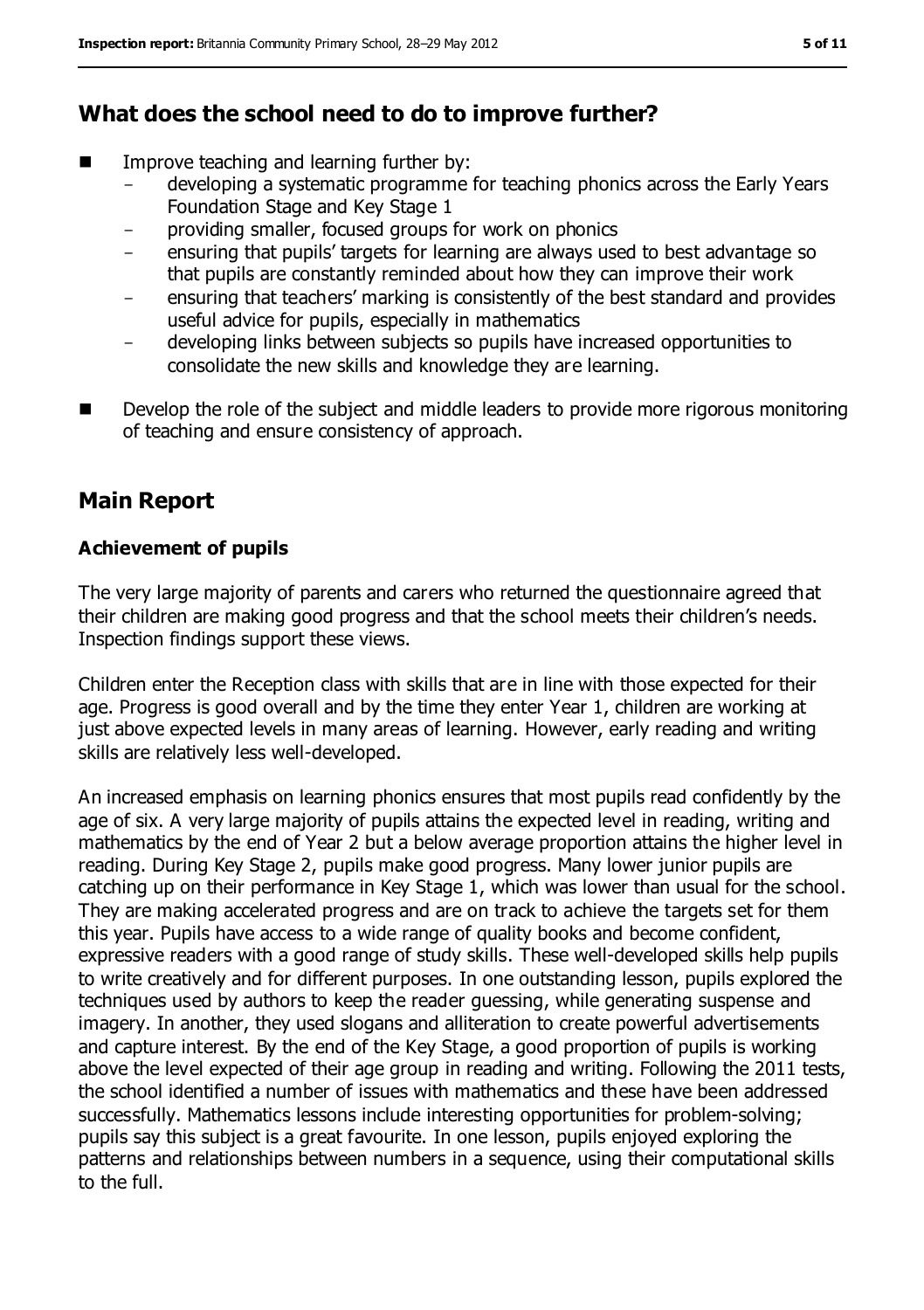Pupils who have special educational needs have clear targets that are used well in lessons and referred to in teachers' marking; they make the same progress as that of their classmates. The progress of boys and girls, and that of pupils with summer birthdays, is tracked very closely, with intervention work successfully ensuring that all groups make equal progress.

#### **Quality of teaching**

The very large majority of parents and carers feels that their children are taught well. Pupils have similar views: they say they enjoy learning and that that adults provide good help. Inspection findings support these views.

In the Early Years Foundation Stage, teaching is good overall. Planning takes account of children's interests, and tasks include opportunities for children to choose activities, explore their world and develop independence. One good session, in the outdoor classroom, included opportunities for children to manoeuvre their wheeled toys 'around town', play collaborative games and to enjoy some large-scale construction.

Across school, lessons promote spiritual, moral, social and cultural development well, resulting in friendly, respectful relationships between pupils and staff. Planning is based on a broad and balanced curriculum, but does not always exploit opportunities for pupils to extend their core skills when studying other subjects. Teachers make the purpose of the lesson clear so pupils know exactly what is expected. Teaching assistants help to ensure that pupils with special educational needs take a full and active part in lessons. The use of peer- and self-assessment especially for the older pupils, is effective and helping them to become independent learners.

Phonics is taught from the Reception class upwards but the programme does not ensure continuity of practice and learning. In some classes, pupils have planned, timetabled sessions, while in others the teaching is woven into lessons on a more informal basis. In addition, teaching groups are sometimes large in number and pupils are of mixed abilities. This makes it difficult for teachers to tailor work to meet individual needs, to provide opportunities for pupils to articulate sounds and to check learning. Under the new leadership team, improvements have been made to the quality of teaching, but not all are embedded. Pupils have helpful long-term targets to guide their work. Sometimes, these are readily accessible so pupils have useful reminders to help them improve. However, this is not consistent practice and pupils sometimes forget where they should focus their efforts. Marking often includes useful advice but it is sometimes less effective, especially in mathematics.

#### **Behaviour and safety of pupils**

Pupils say they enjoy school, have lots of friends and feel safe because adults are always on hand. Most parents and carers agree that behaviour is good, but a few expressed concerns about bullying. Pupils say that staff listen to both sides and act swiftly and effectively to deal with any incidents that occur. That view is confirmed by a scrutiny of behavioural records and discussions. These show that pupils, including those with emotional or behavioural difficulties, are well-supported in coping with school life and lessons are very rarely disrupted.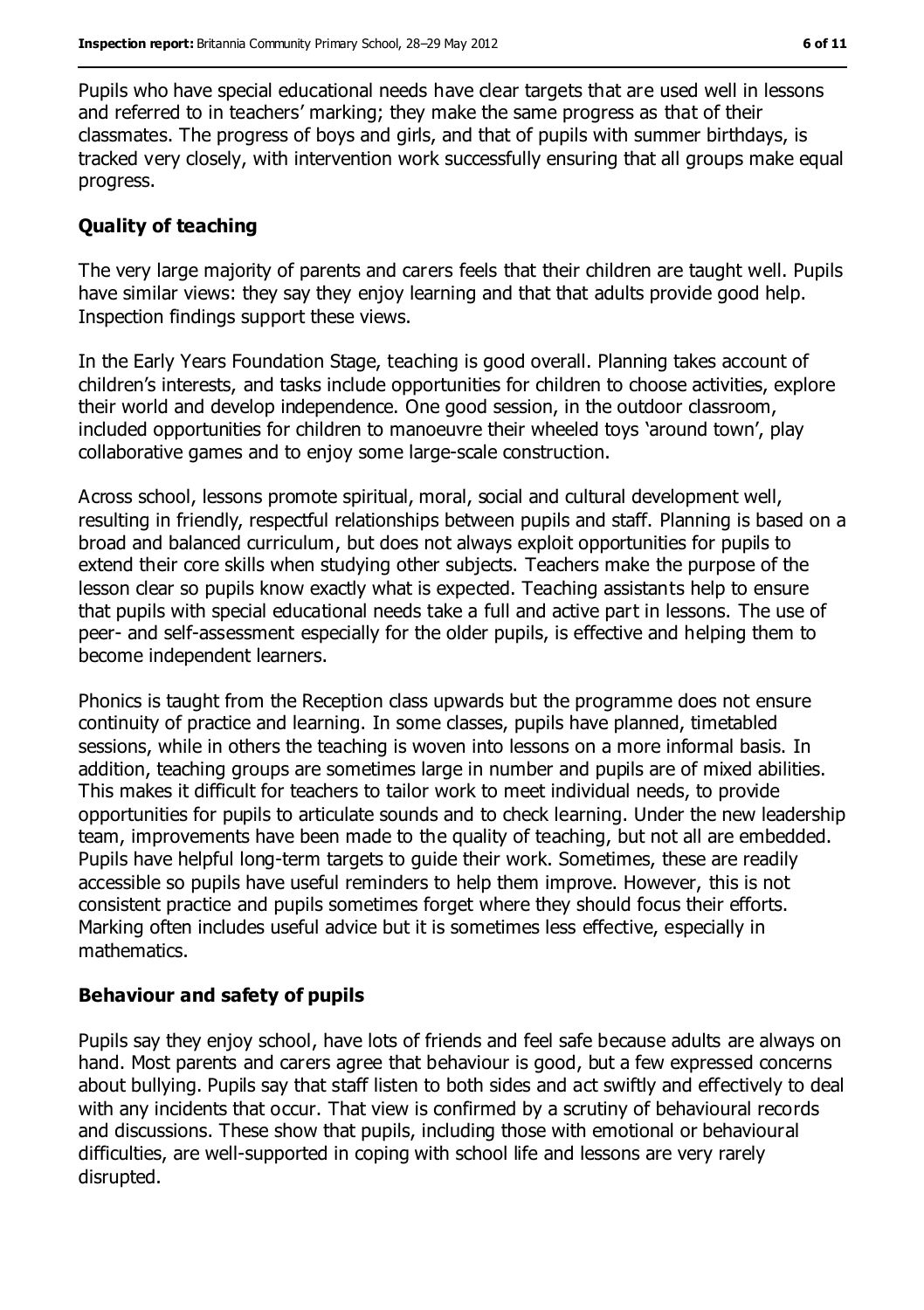Pupils know how to keep themselves safe, including when using the Internet. Through antibullying projects and lessons on personal development, they have a good understanding of different types of bullying. Pupils are well equipped to deal with risk and know what to do if they have a problem. The 'Britannia Bees' behaviour code is displayed in every classroom; it is respected and followed. Pupils know, for example, to 'be kind, be friendly, and be honest'. By Year 6 pupils demonstrate mature attitudes and good self-discipline. Good opportunities exist for pupils to experience responsibility. For example, school and Eco-councillors and Year 6 volunteers contribute much to the day-to-day running of school and to the process of decision making.

#### **Leadership and management**

Leadership and management are good. The headteacher and deputy headteacher form a strong team that is committed to providing the best for pupils. Several parents and carers commented positively about the changes made this year, especially the development of a Parents' Panel for gathering and discussing stakeholder views.

Comprehensive evaluation systems, including very good use of assessment data, ensure that senior leaders have a clear overview of provision and performance. The information gathered is fed into school development planning; this is focused on the main priorities with clear actions and measurable targets. It is also used to good effect to manage the performance of the staff. As a result, pupils' progress and attainment in mathematics have improved significantly this year and a higher proportion of pupils is meeting expectations at Key Stage 1. This has been achieved through improvements to teaching, well-planned professional development and challenging termly targets. The school has good capacity to improve further. Subject and middle leadership is an area for development at the school. Monitoring systems are in place but are not yet applied rigorously enough to ensure a consistency of approach across classes and subjects.

The good curriculum has a positive impact on pupils' outcomes. It includes interesting afterschool activities, such as the popular dance, running, film and board games clubs. Visits to places of interest, residential experiences and competitive sport all help to extend pupils' horizons. There are insufficient planned opportunities, however, for pupils to practise and consolidate their knowledge and skills through, for example, 'topic work' that links areas of learning together. Staff and members of the governing body are focused on providing equality, ensuring that opportunities are open to all, regardless of disability or special needs. Staff go the extra mile to source equipment and expertise to cater for specific needs. This aspect of the school's work was commended by several parents and carers. The school does not tolerate discrimination in any form and this contributes significantly to the harmonious community.

Good partnerships bring many benefits. Links with other schools ensure continuity of learning for those pupils transferring to secondary education, and links with the Children's Centre provide additional learning opportunities, such as yoga classes for the Reception children. Safeguarding arrangements meet current requirements and staff training is up to date. The governing body provides good support for management. Members have recently undergone further training and are in the process of developing their monitoring role further.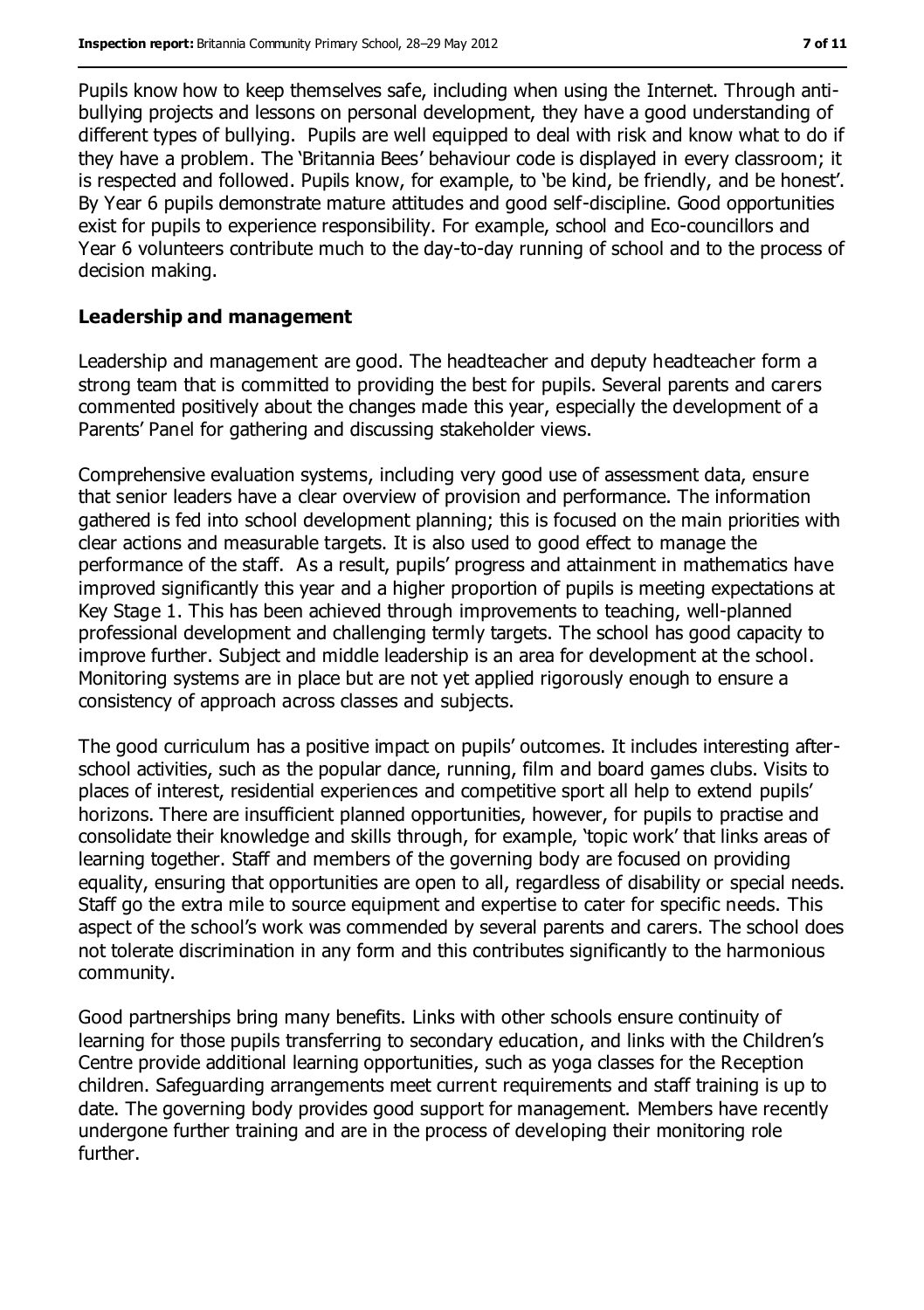# **Glossary**

## **What inspection judgements mean**

| <b>Grade</b> | <b>Judgement</b> | <b>Description</b>                                                                                                                                                                                                            |
|--------------|------------------|-------------------------------------------------------------------------------------------------------------------------------------------------------------------------------------------------------------------------------|
| Grade 1      | Outstanding      | These features are highly effective. An outstanding school<br>provides exceptionally well for all its pupils' needs.                                                                                                          |
| Grade 2      | Good             | These are very positive features of a school. A school that is<br>good is serving its pupils well.                                                                                                                            |
| Grade 3      | Satisfactory     | These features are of reasonable quality. A satisfactory school<br>is providing adequately for its pupils.                                                                                                                    |
| Grade 4      | Inadequate       | These features are not of an acceptable standard. An<br>inadequate school needs to make significant improvement in<br>order to meet the needs of its pupils. Ofsted inspectors will<br>make further visits until it improves. |

## **Overall effectiveness of schools**

|                       | Overall effectiveness judgement (percentage of schools) |      |                     |                   |
|-----------------------|---------------------------------------------------------|------|---------------------|-------------------|
| <b>Type of school</b> | <b>Outstanding</b>                                      | Good | <b>Satisfactory</b> | <b>Inadequate</b> |
| Nursery schools       | 54                                                      | 42   |                     |                   |
| Primary schools       | 14                                                      | 49   | 32                  |                   |
| Secondary schools     | 20                                                      | 39   | 34                  |                   |
| Special schools       | 33                                                      | 45   | 20                  |                   |
| Pupil referral units  |                                                         | 55   | 28                  |                   |
| All schools           | 16                                                      | $-4$ |                     |                   |

New school inspection arrangements have been introduced from 1 January 2012. This means that inspectors make judgements that were not made previously.

The data in the table above are for the period 1 September to 31 December 2011 and represent judgements that were made under the school inspection arrangements that were introduced on 1 September 2009. These data are consistent with the latest published official statistics about maintained school inspection outcomes (see [www.ofsted.gov.uk\)](file:///C:/Users/rcowley/rcowley/AppData/Local/Microsoft/Windows/Temporary%20Internet%20Files/Low/Content.IE5/CSSWXC28/www.ofsted.gov.uk).

The sample of schools inspected during 2010/11 was not representative of all schools nationally, as weaker schools are inspected more frequently than good or outstanding schools.

Primary schools include primary academy converters. Secondary schools include secondary academy converters, sponsor-led academies and city technology colleges. Special schools incl ude special academy converters and non-maintained special schools.

Percentages are rounded and do not always add up exactly to 100.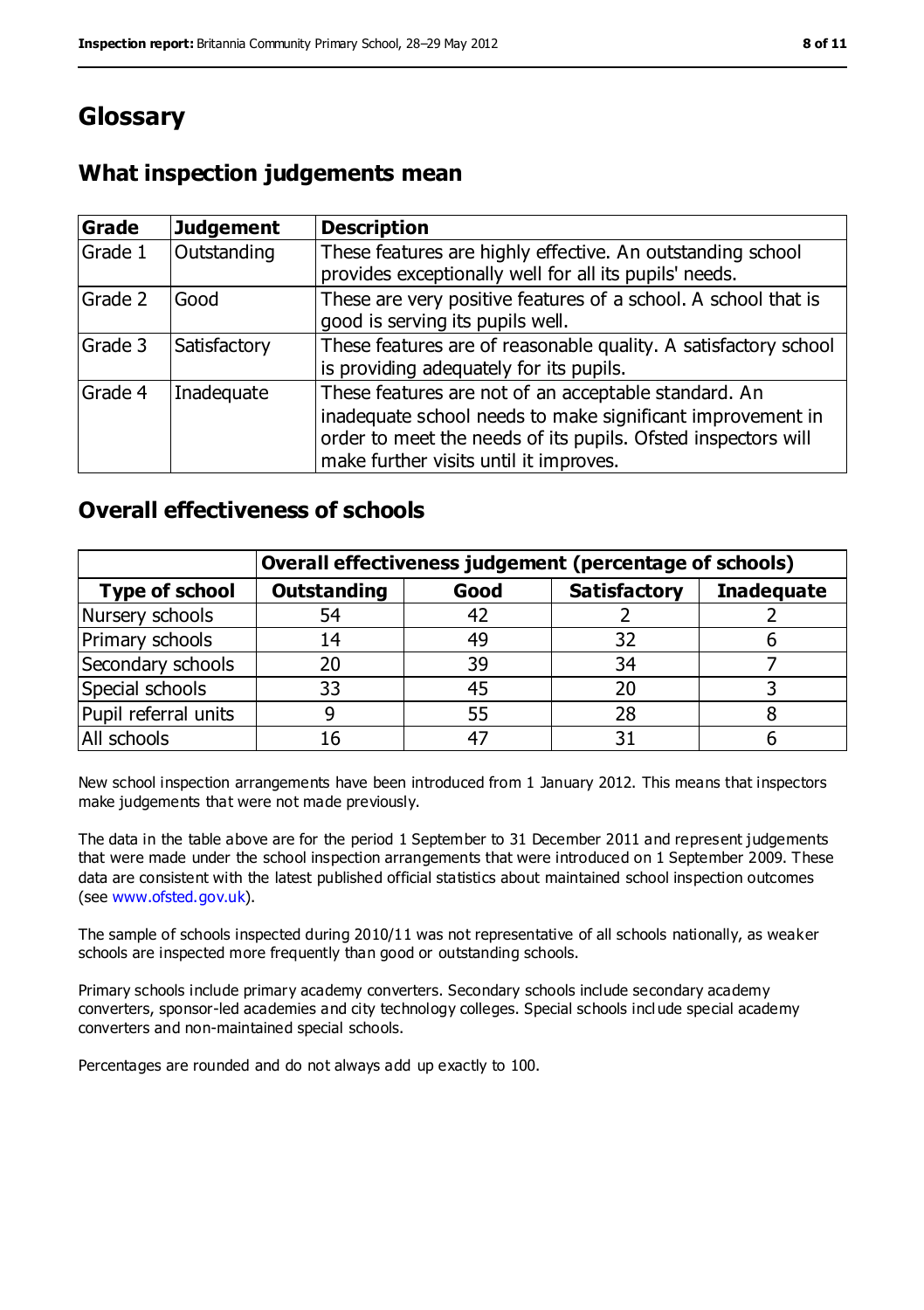# **Common terminology used by inspectors**

| Achievement:                  | the progress and success of a pupil in their learning and<br>development taking account of their attainment.                                                                                                           |
|-------------------------------|------------------------------------------------------------------------------------------------------------------------------------------------------------------------------------------------------------------------|
| Attainment:                   | the standard of the pupils' work shown by test and<br>examination results and in lessons.                                                                                                                              |
| Attendance                    | the regular attendance of pupils at school and in lessons,<br>taking into account the school's efforts to encourage good<br>attendance.                                                                                |
| Behaviour                     | how well pupils behave in lessons, with emphasis on their<br>attitude to learning. Pupils' punctuality to lessons and their<br>conduct around the school.                                                              |
| Capacity to improve:          | the proven ability of the school to continue improving based<br>on its self-evaluation and what the school has accomplished<br>so far and on the quality of its systems to maintain<br>improvement.                    |
| Floor standards               | the national minimum expectation of attainment and<br>progression measures                                                                                                                                             |
| Leadership and<br>management: | the contribution of all the staff with responsibilities, not just<br>the governors and headteacher, to identifying priorities,<br>directing and motivating staff and running the school.                               |
| Learning:                     | how well pupils acquire knowledge, develop their<br>understanding, learn and practise skills and are developing<br>their competence as learners.                                                                       |
| Overall effectiveness:        | inspectors form a judgement on a school's overall<br>effectiveness based on the findings from their inspection of<br>the school.                                                                                       |
| Progress:                     | the rate at which pupils are learning in lessons and over<br>longer periods of time. It is often measured by comparing<br>the pupils' attainment at the end of a key stage with their<br>attainment when they started. |
| Safety                        | how safe pupils are in school, including in lessons; and their<br>understanding of risks. Pupils' freedom from bullying and<br>harassment. How well the school promotes safety, for<br>example e-learning.             |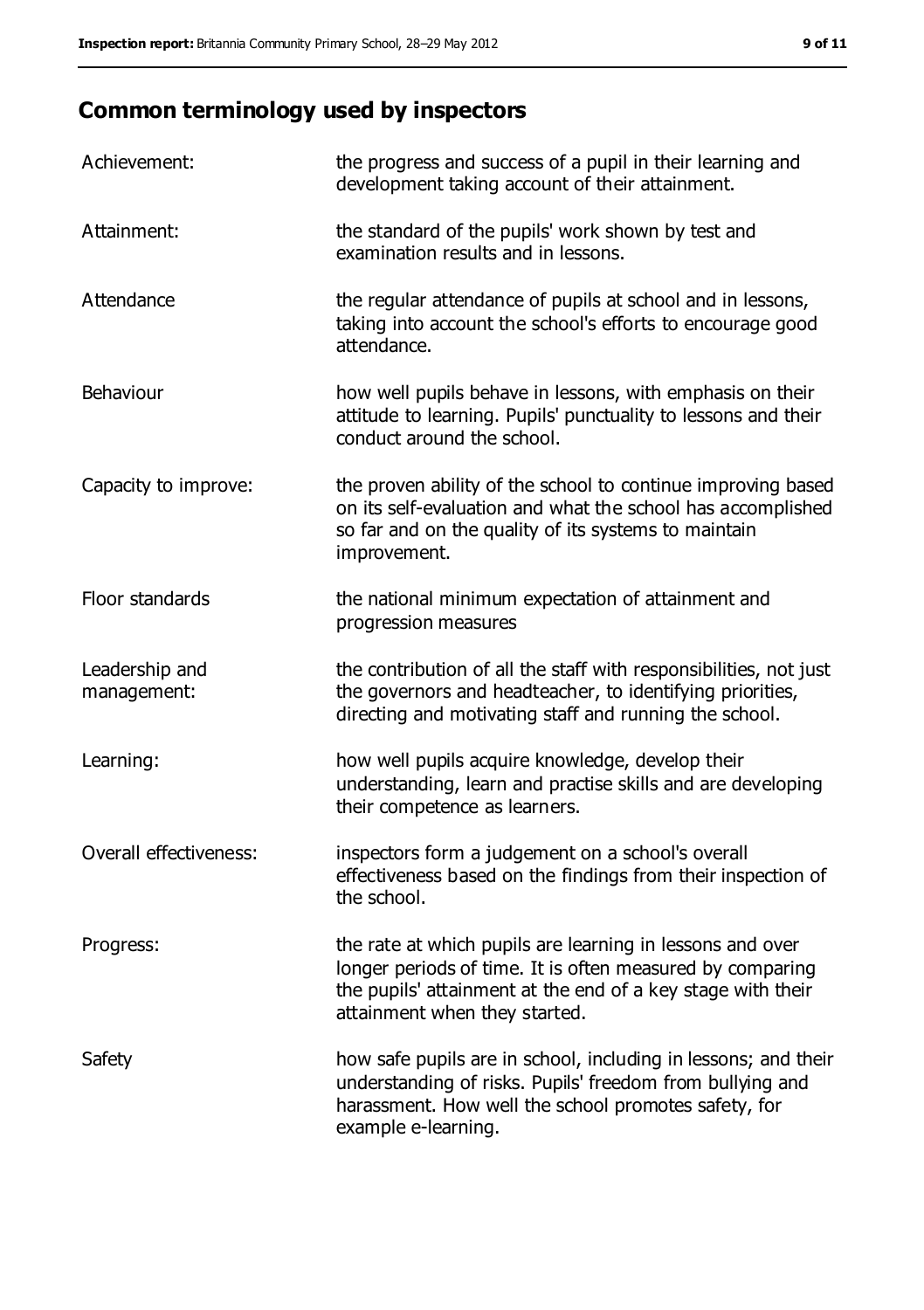#### **This letter is provided for the school, parents and carers to share with their children. It describes Ofsted's main findings from the inspection of their school.**



30 May 2012

Dear Pupils

#### **Inspection of Britannia Community Primary School, Bacup, OL13 9TS**

Thank you for the very warm welcome you gave us when we inspected your school. We thoroughly enjoyed our time with you and appreciated all the help you gave us. Britannia Community Primary provides you with a good standard of education. Good teaching enables you to achieve well and the school helps you to develop into wellmannered and caring people. Behaviour and safety are good. You get on well together and take good care of each other. A special 'thank you' goes to the pupils who talked with us. It is good to know that you like your teachers, learn a lot, feel safe and are happy in school.

You are keen to learn and work hard. Your mathematics work has improved really well recently. However, we think learning could be improved further so we have asked the adults in your school to:

- **IF** improve the way that they teach letters and sounds in the Reception class and Years 1 and 2 so more of you can progress quickly
- make sure that you are reminded about your targets in lessons and that marking provides you with a good amount of help and advice, especially in mathematics
- make more links between subjects when planning lessons so that you have more opportunity to practise your skills and extend your knowledge.

In addition, we have asked your teachers to check lessons to make sure that all these improvements are working.

You can help by continuing to work hard, being keen to learn and keeping up the very good attendance. Thank you once again for the interesting conversations we had. Please accept our best wishes for the future.

Yours sincerely

Mrs Lynne Read Lead inspector